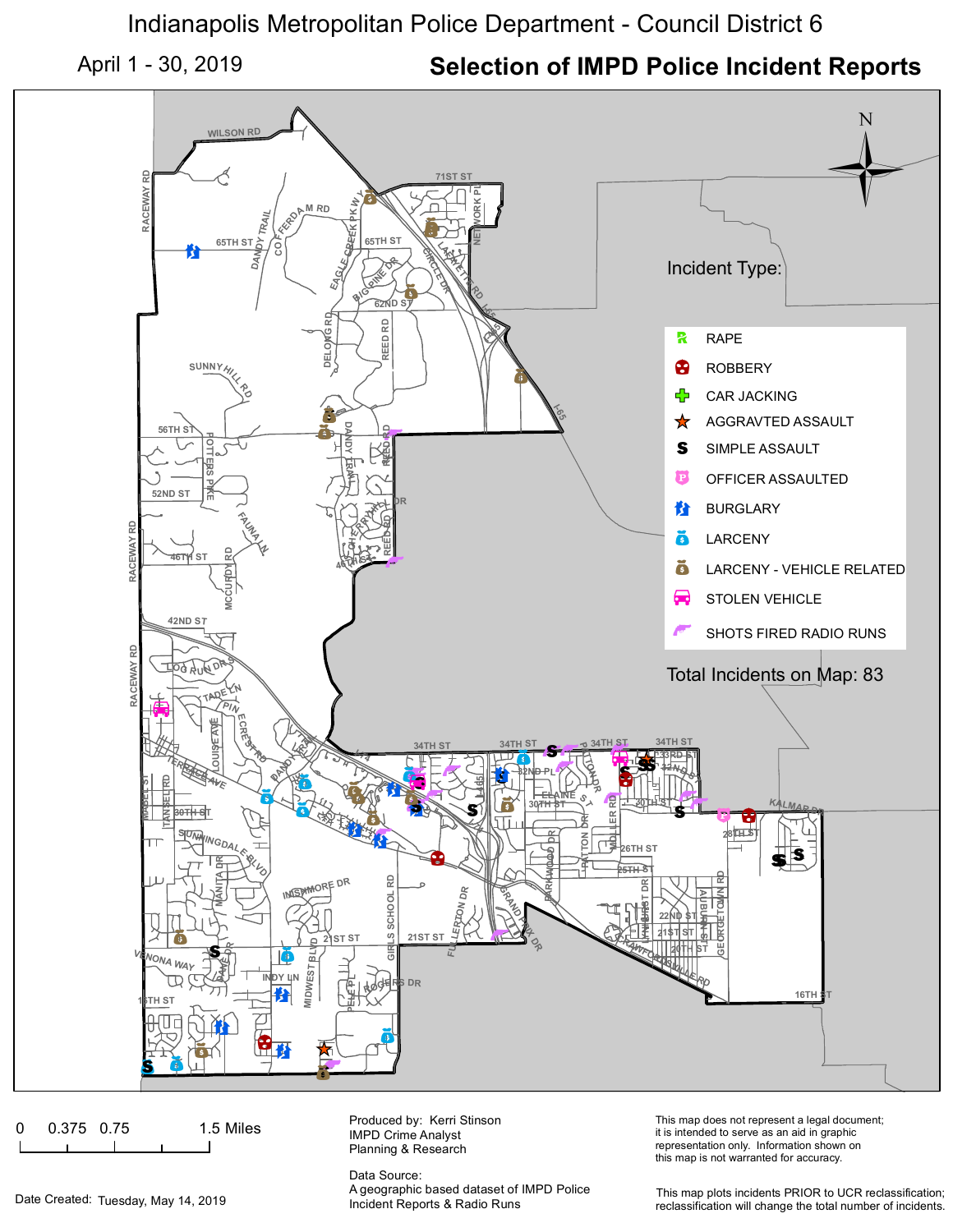# **IMPD - Council 6 - Northwest District**

# **Selection of IMPD Police Incident Reports**

**April 1 - 30, 2019**

## *BEAT: NW22*

| <b>Case Number</b>                        | <b>Incident Type</b><br><b>Incident Location</b>        |                                          | Date       | <b>DOW</b> | <b>Time</b> |
|-------------------------------------------|---------------------------------------------------------|------------------------------------------|------------|------------|-------------|
| IP190037879-0000                          | <b>SIMPLE ASSAULT</b>                                   | 2601 FALCON DR DR                        | 04/14/2019 | Sunday     | 1714        |
| IP190039533-0000<br><b>SIMPLE ASSAULT</b> |                                                         | 9 BARBARA CT CT                          | 04/18/2019 | Thursday   | 1753        |
| IP190039621-0000                          | <b>ROBBERY</b>                                          | 2950 MILDRED DR DR                       | 04/18/2019 | Thursday   | 2331        |
| IP190043632-0000                          | <b>SIMPLE ASSAULT</b>                                   | 2602 FALCON DR DR                        | 04/29/2019 | Monday     | 1738        |
| <b>BEAT: NW31</b>                         |                                                         |                                          |            |            |             |
| <b>Case Number</b>                        | <b>Incident Type</b>                                    | <b>Incident Location</b>                 | Date       | <b>DOW</b> | <b>Time</b> |
| IP190034947-0000                          | <b>SIMPLE ASSAULT</b>                                   | 3294 TARA LN LN                          | 04/07/2019 | Sunday     | 1116        |
| IP190035127-0000                          | <b>ROBBERY</b>                                          | 3168 N N NORFOLK ST ST                   | 04/07/2019 | Sunday     | 2124        |
| IP190035302-0000                          | <b>SIMPLE ASSAULT</b>                                   | 5444 TARA CT S CT S                      | 04/08/2019 | Monday     | 1000        |
| IP190036812-0000                          | AGGRAVATED ASSAULT                                      | 3344 TARA LN LN                          | 04/11/2019 | Thursday   | 2033        |
| IP190039246-0000                          | <b>SIMPLE ASSAULT</b>                                   | 5112 W W 30TH ST ST                      | 04/18/2019 | Thursday   | 0145        |
| IP190039770-0000<br>OFFICER ASSAULTED     |                                                         | 2940 GEORGETOWN RD RD                    | 04/19/2019 | Friday     | 1101        |
| IP190040586-0000<br><b>SIMPLE ASSAULT</b> |                                                         | 04/21/2019<br>3268 TARA LN LN            |            | Sunday     | 2204        |
| <b>STOLEN VEHICLE</b><br>IP190042884-0000 |                                                         | 3355 MOLLER RD                           | 04/27/2019 | Saturday   | 1814        |
| <b>BEAT: NW32</b>                         |                                                         |                                          |            |            |             |
| <b>Case Number</b>                        | <b>Incident Type</b>                                    | <b>Incident Location</b>                 | Date       | <b>DOW</b> | <b>Time</b> |
| IP190033218-0000                          | <b>SIMPLE ASSAULT</b><br>3208 ARBUTUS DR DR             |                                          | 04/02/2019 | Tuesday    | 1951        |
| IP190034643-0000                          | <b>BURGLARY</b>                                         | 3220 ARBUTUS DR DR                       | 04/06/2019 | Saturday   | 1400        |
| IP190034752-0000                          | <b>SIMPLE ASSAULT</b>                                   | W 34TH ST / N FACULTY DR                 | 04/06/2019 | Saturday   | 1959        |
| IP190036671-0000                          | <b>LARCENY</b>                                          | 04/10/2019<br>3350 N N HIGH SCHOOL RD RD |            | Wednesday  | 1130        |
| IP190037982-0000                          | <b>LARCENY - VEHICLE RELATED</b><br>3042 BLUEBELL LN LN |                                          | 04/14/2019 | Sunday     | 1900        |
| IP190042138-0000<br><b>LARCENY</b>        |                                                         | 3350 N N HIGH SCHOOL RD RD               | 04/25/2019 | Thursday   | 1652        |
| <b>BEAT: NW41</b>                         |                                                         |                                          |            |            |             |
| <b>Case Number</b>                        | <b>Incident Type</b>                                    | <b>Incident Location</b>                 | Date       | <b>DOW</b> | <b>Time</b> |
| IP190033174-0000                          | <b>LARCENY</b>                                          | 3060 VALLEY FARMS RD                     | 04/02/2019 | Tuesday    | 1759        |
| IP190033552-0000<br><b>ROBBERY</b>        |                                                         | 2656 WATERFRONT PKWY W DR D              | 04/03/2019 | Wednesday  | 1621        |
| <b>LARCENY</b><br>IP190034203-0000        |                                                         | 1200 N N GIRLS SCHOOL RD RD              | 04/05/2019 | Friday     | 0830        |
| IP190034213-0000                          | <b>LARCENY</b>                                          | 9024 CATSKILL CT CT                      | 04/05/2019 | Friday     | 1132        |
| IP190035534-0000<br><b>LARCENY</b>        |                                                         | 2023 COUNTRY CG                          | 04/06/2019 | Saturday   | 2026        |
|                                           |                                                         |                                          |            |            |             |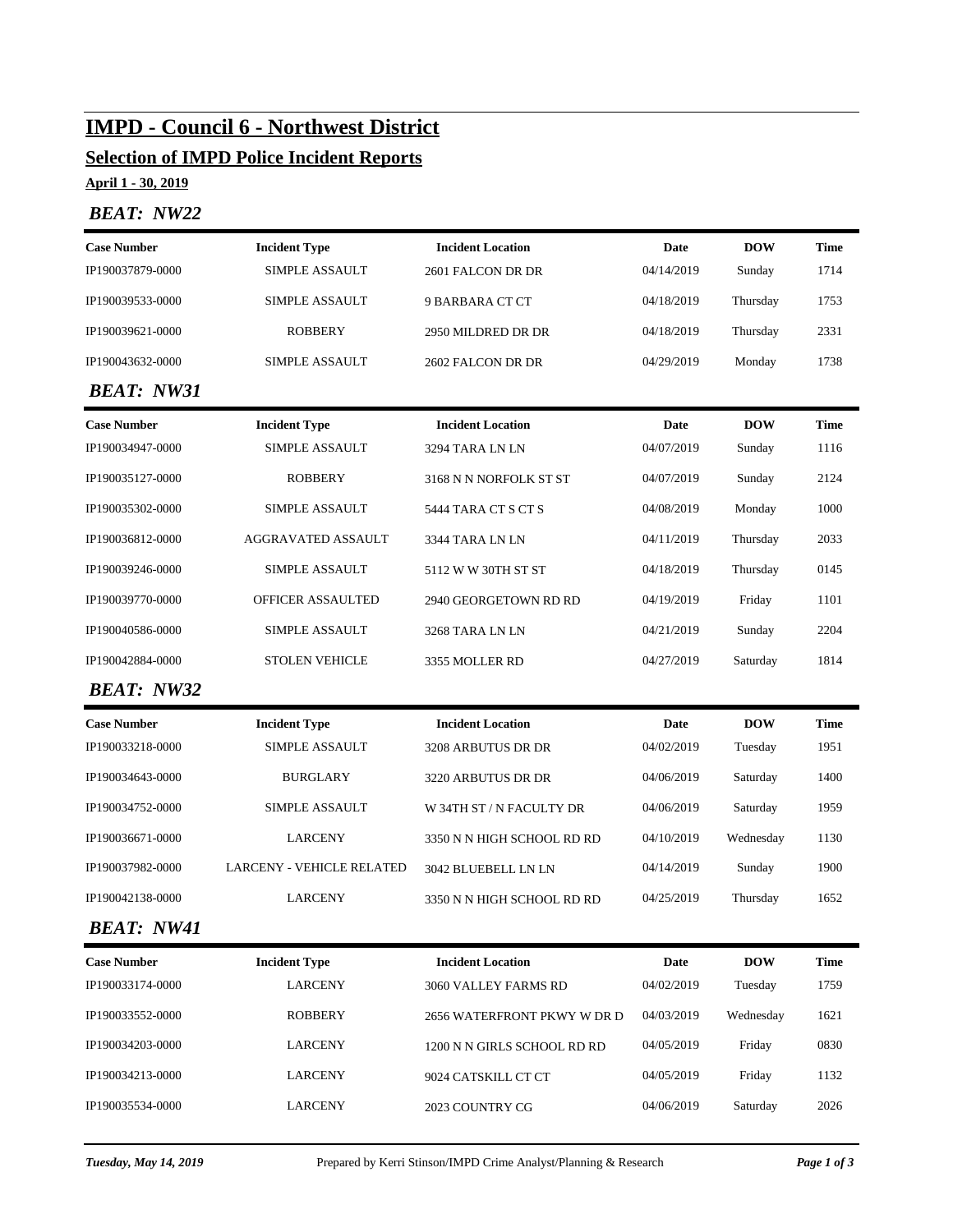# **IMPD - Council 6 - Northwest District**

## **Selection of IMPD Police Incident Reports**

**April 1 - 30, 2019**

| IP190043689-0000  | <b>LARCENY</b>                   | 8029 VALLEY FARMS CT CT   | 04/09/2019 | Tuesday   | 0000 |
|-------------------|----------------------------------|---------------------------|------------|-----------|------|
| IP190035972-0000  | <b>BURGLARY</b>                  | 1409 BUTTERNUT LN LN      | 04/09/2019 | Tuesday   | 0710 |
| IP190035734-0000  | <b>SIMPLE ASSAULT</b>            | <b>3052 BREAKWATER DR</b> | 04/09/2019 | Tuesday   | 1024 |
| IP190036335-0000  | <b>BURGLARY</b>                  | 3032 BREAKWATER DR        | 04/09/2019 | Tuesday   | 1303 |
| IP190037024-0000  | <b>LARCENY - VEHICLE RELATED</b> | 8819 DARKWOOD DR DR       | 04/12/2019 | Friday    | 1152 |
| IP190038044-0000  | LARCENY - VEHICLE RELATED        | 7421 TOWPATH LN           | 04/13/2019 | Saturday  | 1022 |
| IP190037600-0000  | <b>SIMPLE ASSAULT</b>            | 1045 N RACEWAY RD         | 04/13/2019 | Saturday  | 1945 |
| IP190037912-0000  | <b>ROBBERY</b>                   | 1326 COUNTRY VIEW CT CT   | 04/14/2019 | Sunday    | 2012 |
| IP190038349-0000  | <b>SIMPLE ASSAULT</b>            | 8710 DANA CT CT           | 04/15/2019 | Monday    | 2155 |
| IP190038743-0000  | AGGRAVATED ASSAULT               | 7858 MAUREEN TER          | 04/16/2019 | Tuesday   | 2033 |
| IP190038889-0000  | <b>STOLEN VEHICLE</b>            | 9142 WILSHIRE GLEN DR DR  | 04/17/2019 | Wednesday | 0818 |
| IP190039850-0000  | <b>LARCENY</b>                   | 8330 CRAWFORDSVILLE RD RD | 04/19/2019 | Friday    | 1529 |
| IP190040353-0000  | <b>BURGLARY</b>                  | 2975 COAST DR DR          | 04/21/2019 | Sunday    | 0754 |
| IP190041396-0000  | <b>BURGLARY</b>                  | 2947 EAGLE CREST CIR      | 04/23/2019 | Tuesday   | 1500 |
| IP190041492-0000  | <b>LARCENY - VEHICLE RELATED</b> | 2139 WALNUT MEADOW CT CT  | 04/24/2019 | Wednesday | 0635 |
| IP190041780-0000  | <b>BURGLARY</b>                  | 7404 RIVER WALK DR DR     | 04/24/2019 | Wednesday | 1937 |
| IP190042062-0000  | <b>LARCENY</b>                   | 1045 N RACEWAY RD         | 04/25/2019 | Thursday  | 1214 |
| IP190042879-0000  | <b>LARCENY - VEHICLE RELATED</b> | 3114 BREAKWATER DR        | 04/27/2019 | Saturday  | 0030 |
| IP190043054-0000  | <b>LARCENY - VEHICLE RELATED</b> | 3164 ISLAND CLUB CT CT    | 04/28/2019 | Sunday    | 0724 |
| IP190043133-0000  | <b>LARCENY - VEHICLE RELATED</b> | 3118 ISLAND CLUB LN LN    | 04/28/2019 | Sunday    | 1233 |
| IP190043407-0000  | <b>BURGLARY</b>                  | 8180 COUNTRY CLUB PL PL   | 04/29/2019 | Monday    | 0854 |
| IP190043442-0000  | <b>BURGLARY</b>                  | 1209 INDY WAY WAY         | 04/29/2019 | Monday    | 1023 |
| IP190043605-0000  | <b>SIMPLE ASSAULT</b>            | 7824 W 10TH ST            | 04/29/2019 | Monday    | 1705 |
| IP190043880-0000  | <b>LARCENY - VEHICLE RELATED</b> | 7832 W 10TH ST            | 04/29/2019 | Monday    | 1930 |
| <b>BEAT: NW42</b> |                                  |                           |            |           |      |
|                   |                                  |                           |            |           |      |

| <b>Case Number</b> | <b>Incident Type</b>      | <b>Incident Location</b> | Date       | <b>DOW</b> | <b>Time</b> |
|--------------------|---------------------------|--------------------------|------------|------------|-------------|
| IP190037802-0000   | <b>STOLEN VEHICLE</b>     | 3215 HEATHER RIDGE DR DR | 04/14/2019 | Sunday     | 1315        |
| IP190037945-0000   | SIMPLE ASSAULT            | 3221 HEATHER RIDGE DR DR | 04/14/2019 | Sunday     | 2302        |
| IP190039845-0000   | <b>LARCENY</b>            | 7140 HEATHER RIDGE CT CT | 04/19/2019 | Friday     | 1501        |
| IP190042605-0000   | LARCENY - VEHICLE RELATED | 7840 W 56TH ST           | 04/26/2019 | Friday     | 2000        |
| IP190042782-0000   | SIMPLE ASSAULT            | 6726 OAK LAKE DR DR      | 04/27/2019 | Saturday   | 1209        |

*Tuesday, May 14, 2019* Prepared by Kerri Stinson/IMPD Crime Analyst/Planning & Research *Page 2 of 3*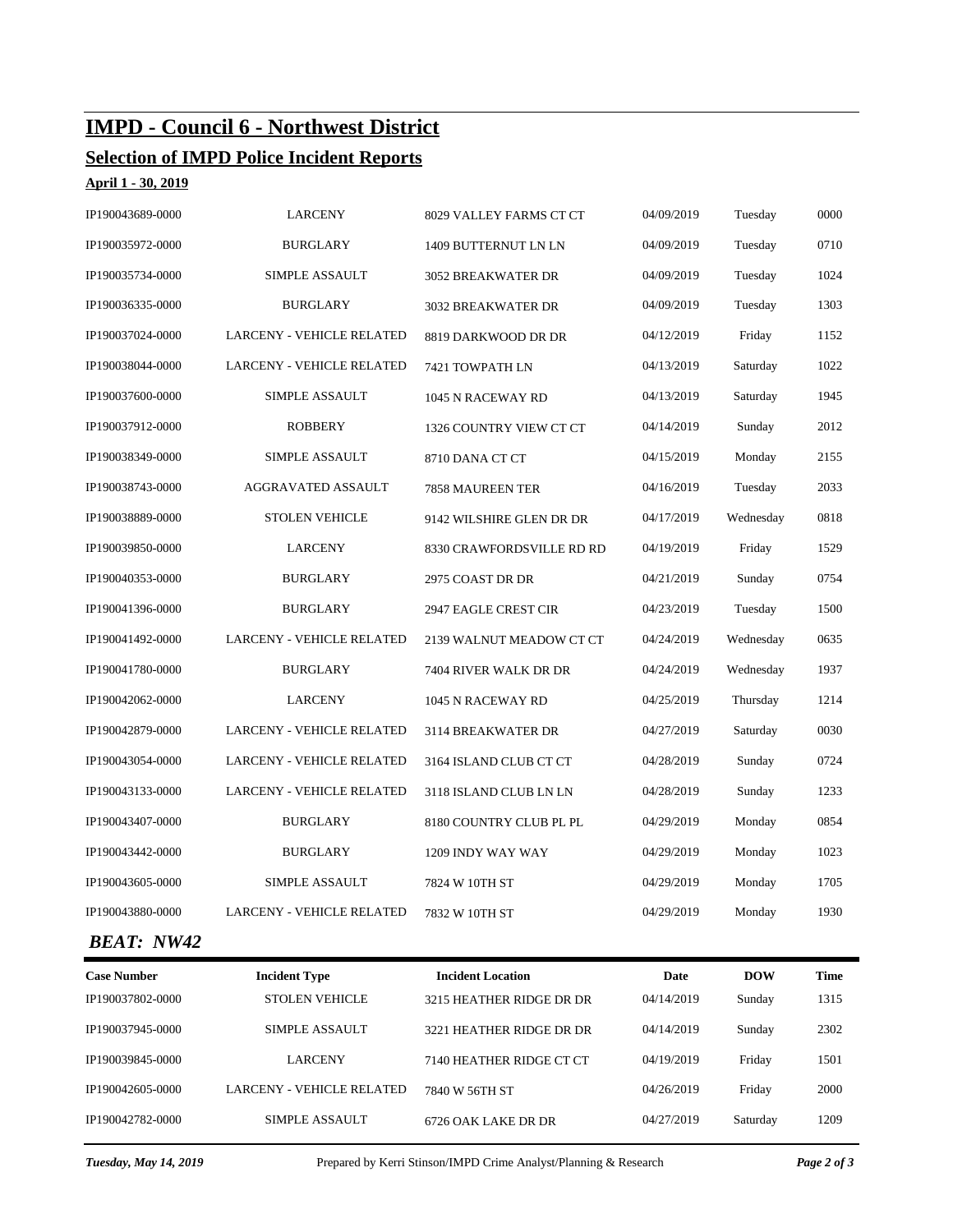# **IMPD - Council 6 - Northwest District**

## **Selection of IMPD Police Incident Reports**

**April 1 - 30, 2019**

### *BEAT: NW52*

| <b>Case Number</b><br><b>Incident Type</b>           |                                  | <b>Incident Location</b>     | Date       | <b>DOW</b> | <b>Time</b> |  |
|------------------------------------------------------|----------------------------------|------------------------------|------------|------------|-------------|--|
| IP190037207-0000<br><b>LARCENY - VEHICLE RELATED</b> |                                  | 5855 N N HIGH SCHOOL RD RD   | 04/12/2019 | Friday     | 1700        |  |
| <b>BEAT: NW61</b>                                    |                                  |                              |            |            |             |  |
| <b>Case Number</b>                                   | <b>Incident Type</b>             | <b>Incident Location</b>     | Date       | <b>DOW</b> | <b>Time</b> |  |
| IP190033361-0000                                     | <b>BURGLARY</b>                  | 8901 W 65TH ST               | 04/01/2019 | Monday     | 0916        |  |
| IP190033633-0000                                     | SIMPLE ASSAULT                   | 7840 W W 56TH ST ST          | 04/03/2019 | Wednesday  | 1919        |  |
| IP190033793-0000                                     | <b>LARCENY - VEHICLE RELATED</b> | 6962 ANTELOPE DR             | 04/04/2019 | Thursday   | 0000        |  |
| IP190033753-0000                                     | <b>LARCENY - VEHICLE RELATED</b> | 6970 ANTELOPE BLVD BLVD      | 04/04/2019 | Thursday   | 0828        |  |
| IP190034999-0000                                     | <b>LARCENY - VEHICLE RELATED</b> | 7100 EAGLE CREEK PKWY PKWY   | 04/07/2019 | Sunday     | 1215        |  |
| IP190034972-0000                                     | <b>LARCENY - VEHICLE RELATED</b> | <b>CIRCLE DR/S CIRCLE DR</b> | 04/07/2019 | Sunday     | 1219        |  |
| IP190037424-0000                                     | <b>LARCENY - VEHICLE RELATED</b> | 7840 W W 56TH ST ST          | 04/13/2019 | Saturday   | 1019        |  |
| <b>LARCENY - VEHICLE RELATED</b><br>IP190040190-0000 |                                  | 7840 W W 56TH ST ST          | 04/20/2019 | Saturday   | 1530        |  |
|                                                      |                                  |                              |            |            |             |  |

#### **Total: 61 Reports (Prior to UCR Reclassification)**

Data for this report were extracted from the geographic based dataset of police incident reports. The data have NOT been re-classified according to UCR guidelines; re-classification WILL change the total number of incidents. "Attempt" report types have not been included in this analysis. Due to a backlog in data transcription, all reports may not be represented. Addresses have been generalized for locations in which sex offenses occurred, as these offense locations are not public record. Narcotics Investigation are not presented on this report.

Reports to common addresses (3821 Industrial Boulevard) have been excluded from this analysis.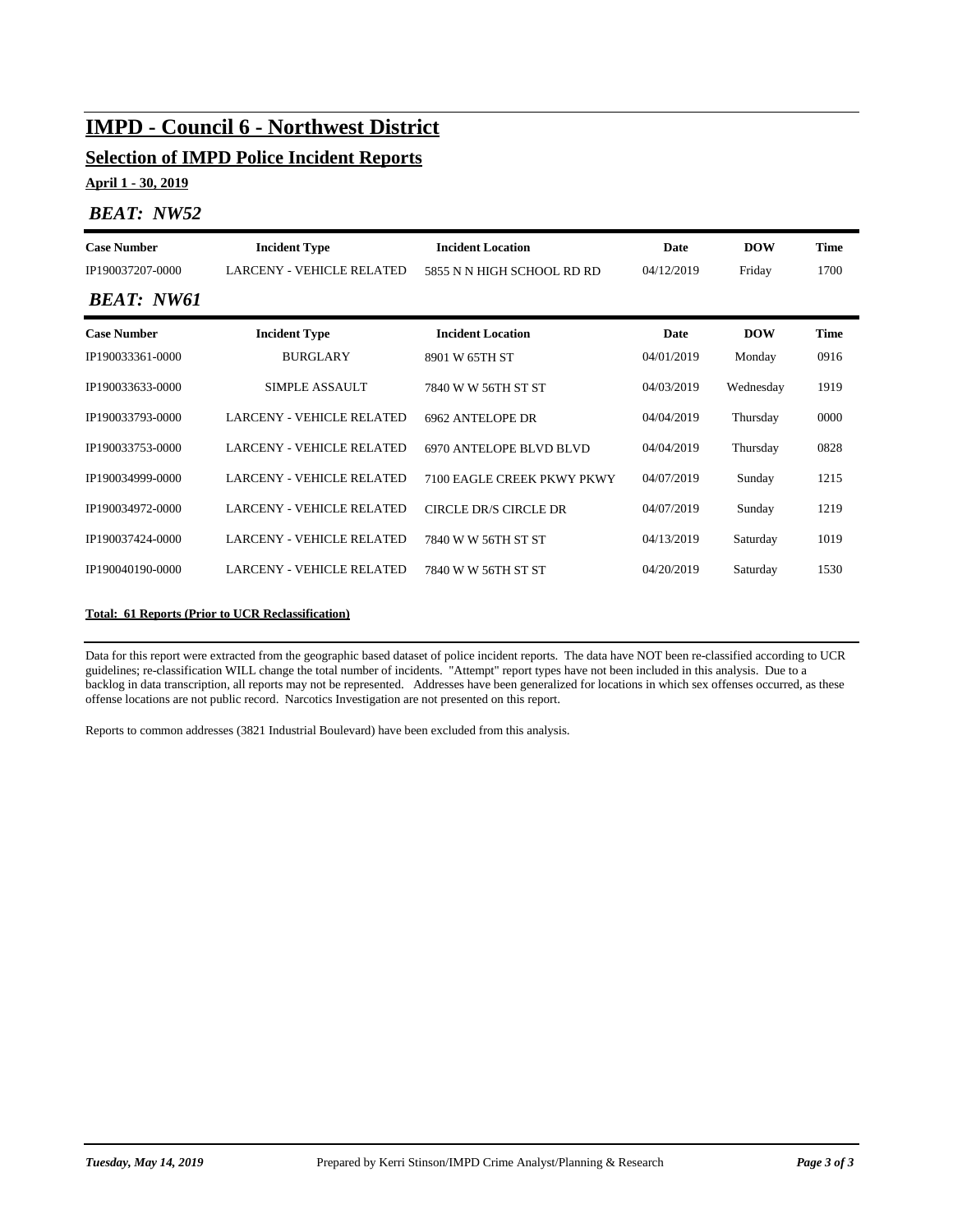# MECA RUNS - SHOTS FIRED - COUNCIL 6 **Northwest District - Indianapolis Metropolitan Police Department**

#### **April 1 - 30, 2019**

**22 Runs**

|             | <b>BEAT DATE TIME</b> | <b>LOCATION</b>          | CAD              | <b>DESCRIPTION</b>          | <b>CODE</b> | <b>PRIMARY UNIT TOTAL UNITS</b> |   |
|-------------|-----------------------|--------------------------|------------------|-----------------------------|-------------|---------------------------------|---|
| <b>NW31</b> | 04/05/2019 1426       | 3042 AUBURN RD           | IP19040500001147 | SHOTS (SHOTS - SHOTS FIRED) | <b>UNF</b>  | F240                            | 3 |
| <b>NW31</b> | 04/20/2019 0057       | 3115 HART DR             | IP19042000000090 | SHOTS (SHOTS - SHOTS FIRED) | <b>NRPT</b> | F333                            | 3 |
| <b>NW32</b> | 04/05/2019 0006       | W 34TH ST / MOLLER RD    | IP19040500000013 | SHOTS (SHOTS - SHOTS FIRED) | <b>NRPT</b> | F333                            | 2 |
| <b>NW32</b> | 04/05/2019 1827       | 3300 VOIGT DR            | IP19040500001795 | SHOTS (SHOTS - SHOTS FIRED) | <b>NRPT</b> | F260                            | 2 |
| <b>NW32</b> | 04/19/2019 2008       | W 34TH ST / VOIGT DR     | IP19041900001763 | SHOTS (SHOTS - SHOTS FIRED) | <b>UNF</b>  | F228                            | 4 |
| <b>NW32</b> | 04/21/2019 0005       | 3110 MOLLER RD           | IP19042100000007 | SHOTS (SHOTS - SHOTS FIRED) | <b>NRPT</b> | F338                            | 2 |
| <b>NW32</b> | 04/21/2019 2220       | W 34TH ST / N FACULTY DR | IP19042100001755 | SHOTS (SHOTS - SHOTS FIRED) | <b>UNF</b>  | F342                            | 2 |
| <b>NW32</b> | 04/21/2019 2221       | W 34TH ST / MOLLER RD    | IP19042100001757 | SHOTS (SHOTS - SHOTS FIRED) | <b>DUP</b>  | F343                            | 2 |
| <b>NW32</b> | 04/21/2019 2239       | W 34TH ST / MOLLER RD    | IP19042100001792 | SHOTS (SHOTS - SHOTS FIRED) | <b>NRPT</b> | F322                            |   |
| <b>NW41</b> | 04/02/2019 2026       | 7772 JENNIFER DR         | IP19040200002113 | SHOTS (SHOTS - SHOTS FIRED) | <b>NRPT</b> | F256                            |   |
| <b>NW41</b> | 04/03/2019 2155       | 6448 JAGUAR PL           | IP19040300002172 | SHOTS (SHOTS - SHOTS FIRED) | <b>NRPT</b> | F354                            | 2 |
| <b>NW41</b> | 04/09/2019 2056       | 7764 JENNIFER DR         | IP19040900002186 | SHOTS (SHOTS - SHOTS FIRED) | <b>UNF</b>  | F251                            | 2 |
| <b>NW41</b> | 04/12/2019 1125       | 7446 RIVER WALK DR       | IP19041200000869 | SHOTS (SHOTS - SHOTS FIRED) | <b>RPT</b>  | F125                            | 5 |
| <b>NW41</b> | 04/27/2019 0551       | 3060 BREAKWATER DR       | IP19042700000384 | SHOTS (SHOTS - SHOTS FIRED) | <b>NRPT</b> | F125                            | 4 |
| <b>NW41</b> | 04/27/2019 0730       | 3052 BREAKWATER DR       | IP19042700000455 | SHOTS (SHOTS - SHOTS FIRED) | <b>RPT</b>  | F125                            | 5 |
| <b>NW42</b> | 04/13/2019 1328       | 7126 HEATHER RIDGE CT    | IP19041300000968 | SHOTS (SHOTS - SHOTS FIRED) | <b>NRPT</b> | F128                            | 2 |
| NW42        | 04/14/2019 1722       | 3126 SUMMERFIELD DR      | IP19041400001274 | SHOTS (SHOTS - SHOTS FIRED) | <b>RPT</b>  | F234                            | 3 |

This report presents data from the CrimeView dataset of MECA run records where the CAD Run Code field contained the value "SHOT\*" and does not necessarily mean shots were actually fired only that someone heard what they thought were shots and called 911. Records were selected geographically based on the Council 6 Voting District. Run data are preliminary, and information contained on this report should be used with care. NOTE: Motorola CAD was implemented on October 22, 2018 changing the format of the CAD number from a Julian date format to a YYMMDD format and adding the leading agency "IP"

UNF = Unfounded, NRPT = No Report, AOA = Authority Other Agency, GOA = Gone On Arrival, RPT = Report